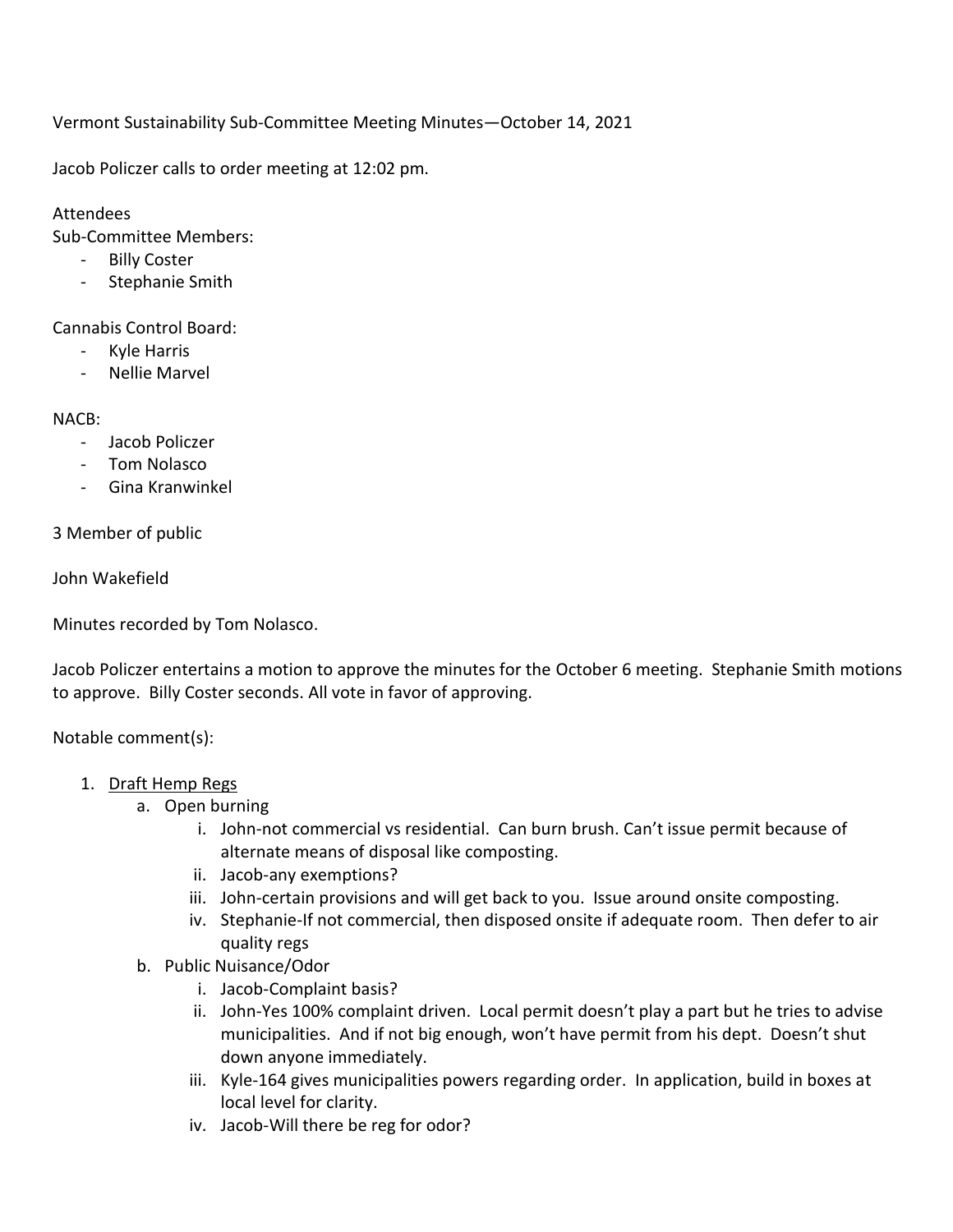- v. John-no not yet. Need some guidance. Authority limited unless proven violation.
- vi. Jacob-try to provide reference material from CO
- vii. Jacob-any remediation controls?
- viii. John-yes depends on pollutant. VOC's have control tech recommendations but not specific to cannabis.
- ix. Jacob-will put in touch with Kaitlin Urso in Colorado
- x. John-process situation for controls. Concerned about crops and odors from outdoor. Have active situation now. Bar is high for nuisance but it takes resources from his dept.
- xi. Jacob-can give rec for odor mitigation
- xii. Billy-our regs don't apply to cultivation?
- xiii. John-it does, no exemptions.
- xiv. Jacob-outdoor odor has seasonality but indoor perpetual.
- xv. John-but indoor is easier to mitigate and control. Some state operating permits are more stringent than fed. 10 tons of VOC for state operating permit.
- xvi. Jacob-to clarify, that's around 1500 gallons of ethanol solvent loss for requiring permit.
- xvii. John-larger scale engines or boilers may trigger permit for equip.
- xviii. Billy-if you could send us questions we can follow up.
- xix. Stephanie-hemp program has list of approved tech including solvents and have to get approval for alternatives. Health dept rules or title 18 may have something regarding extraction.
- xx. John-if closed loop system, we have no jurisdiction.
- xxi. Jacob-restrictions on use of equip that use hfc's?
- xxii. John-yes will send rules.
- xxiii. Jacob-report from Haley Summers has metrics for greenhouse gas emissions. Should VT require reductions or offsets?
- xxiv. Billy-state doing recommendation due on Dec 1. Trying to set target emissions across sectors including manufacturing/commercial sector. Can follow up. Encouraging best practices will help.
- xxv. Jacob-cradle to gate approach or just in manufacturing process?
- xxvi. Billy-electricity is separate sector from manufacturing.
- xxvii. Kyle-scope 3 hard to regulate. Don't want to wander into carbon waters if we don't have to.
- xxviii. Jacob-geographic diversity for power plant types?
- xxix. Billy-based on retail distribution generator contracts. 4 big ones in state. Can be within or outside of VT. So diversity among utilities but not tied to geography. Handful of utilities are renewable including Burlington. Green mountain power covers 80% of state.
- xxx. Jacob- Steph, Recs on material use, soil fertility, pesticides?
- xxxi. Steph-up to CCB and need 3<sup>rd</sup> party cert for organic. Some guidance on pesticides for safety but no recommended list for cannabis specifically.
- xxxii. John-on initial permitting, might use mass balance system but need to ask permitting chief.
- c. Additional comments.
	- i. Steph-Drying and propane dryers.
	- ii. John-again, size matters and fuel to do drying. So depends on equip.
	- iii. Jacob-propane use or btu level?